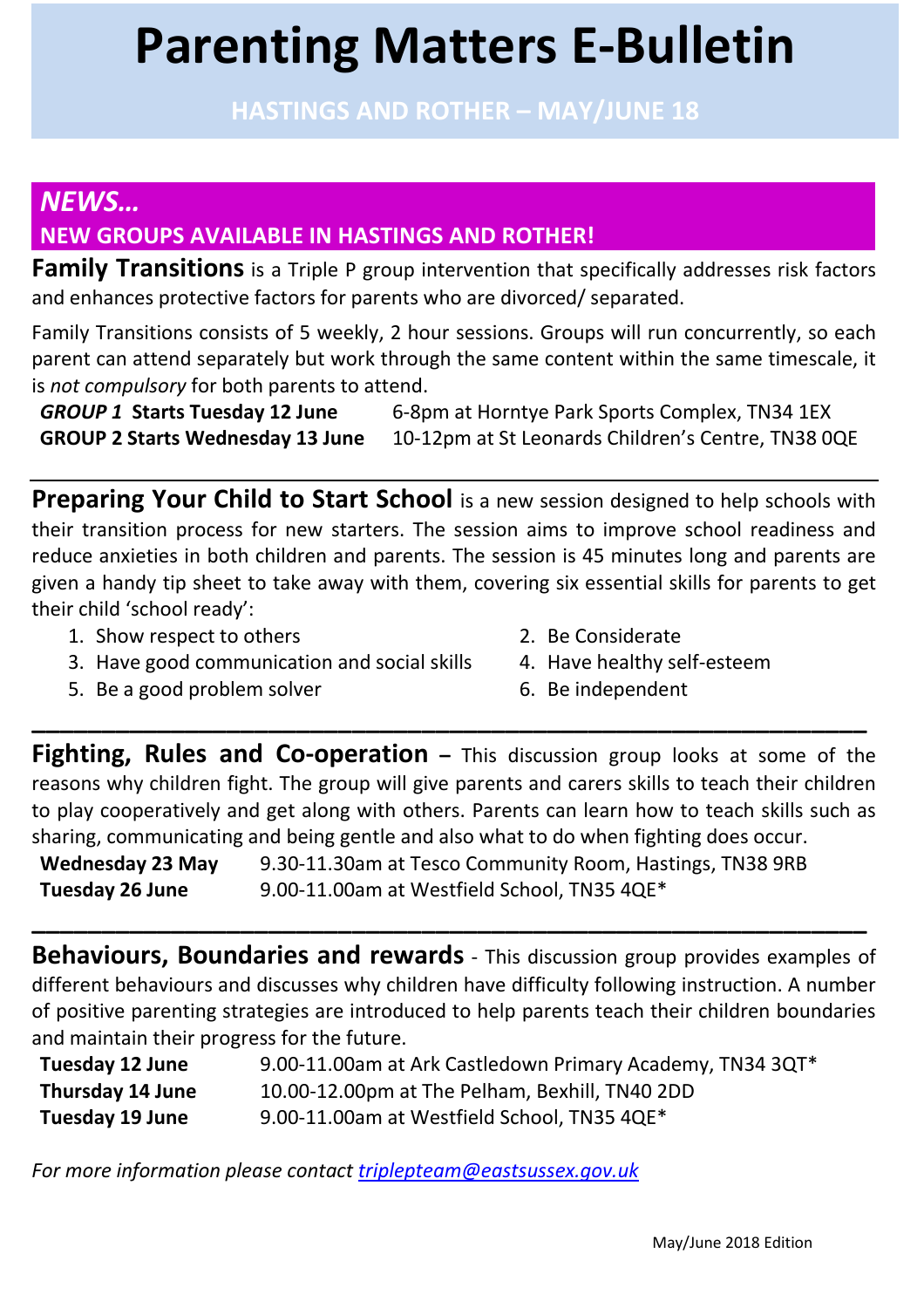# **HAVE YOU SEEN OUR FACEBOOK PAGE?**

Parenting Matters East Sussex has useful information for parents and carers, such as Wisdom Wednesdays, Top Tips and current details of upcoming groups and new session. Like and share our page for more info!

If your service has a Facebook page and you would like us to share any of your content with our followers, contact triplepteam@eastsussex.gov.uk

# **PARENTING SUPPORT AT GP SURGERIES**

A Parenting Practitioner will be available at the South Saxon House Surgery, 4 Whatlington Way, St Leonard's on Sea, TN38 9TE, providing information, advice and brief 1-1 support to parents and carers in the area.

Parents and carers *do not* need to be registered at the practice and *do not* need to pre-book to access this drop-in at the times below:

| <b>Thursday 3 May</b> | $1-4$ pm |
|-----------------------|----------|
| Thursday 7 June       | $1-4$ pm |

### **PARENTING SUPPORT AT CAMHS**

A Parenting Practitioner is available at CAMHS, 729 The Ridge, Hastings, TN37 7PT on a monthly basis to provide information, advice and brief 1-1 support to parents and carers. Please note this service is term-time only. **Thursday 28 June** 10-12pm

# **PARENTING SUPPORT AT FOOD BANK**

A Parenting Practitioner is available at Hastings Foodbank, The Hastings Centre, The Ridge, Hastings, TN34 2SA on a weekly basis to provide information, advice and brief 1-1 support to parents and carers.

**Fridays** 11-1:30pm

### **REFUGE**

Parenting Practitioners are delivering Triple P at REFUGE in Hastings and Rother, including oneoff short groups in May. If you are working with clients supported by REFUGE and would like to offer them parenting support, *contact jo.finnemore@eastsussex.gov.uk*

**foodbank**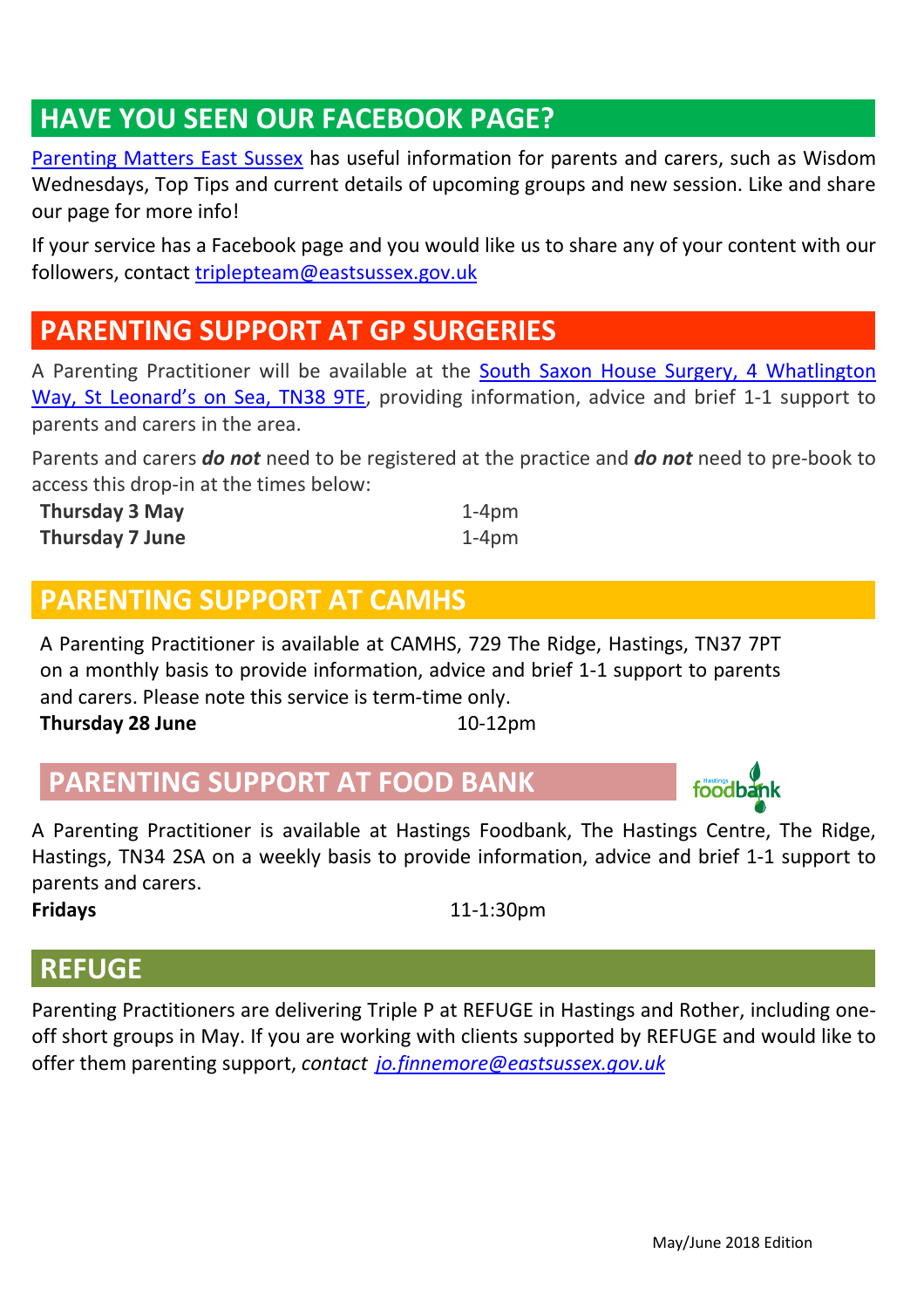# **TRIPLE P – POSITIVE PARENTING PROGRAMME**



### **Listings marked \* are for families attending that school or setting ONLY**

#### **2-12 YEAR OLD SEMINARS**

#### *The Power of Positive Parenting*

| Friday 11 May         | 2.00-3.00pm at Rye Primary Academy, TN31 7ND <sup>*</sup> |
|-----------------------|-----------------------------------------------------------|
| <b>Monday 25 June</b> | 2.00-3.00pm at Rye Primary Academy, TN31 7ND*             |

#### *Raising Confident, Competent Children*

| Tuesday 15 May | 2.00-3.00pm at Rye Primary Academy, TN31 7ND* |
|----------------|-----------------------------------------------|
| Friday 18 May  | 2.00-3.00pm at Rye Primary Academy, TN31 7ND* |

#### *Raising Resilient Children*

| Monday 21 May | 2.00-3.00pm at Rye Primary Academy, TN31 7ND* |
|---------------|-----------------------------------------------|
| Friday 25 May | 2.00-3.00pm at Rye Primary Academy, TN31 7ND* |

*To book onto or find out more about any of the above discussion groups contact triplepteam@eastsussex.gov.uk or call 01424 725800*

#### **E-SAFETY WORKSHOPS**

A 90 minute workshop aimed at helping parents to keep their children safe online. This can be adapted to suit the parents and their children's ages.

**Monday 14 May Thursday 14 June** 10.00-12.00pm at Battle Library, TN33 0XB 10.00-11.30am at Egerton Park Children's Centre, TN39 3HL

*For more information, to book a parent onto an E-Safety Workshop, or to book a session for your setting, contact triplepteam@eastsussex.gov.uk* 

#### **2-12 YEARS DISCUSSION GROUPS**

#### *Dealing with Disobedience*

**Tuesday 1 May Wednesday 2 May** 9.30-11.30am at Battle and Langton CE Primary, TN33 0HQ\* 9.30-11.30am at Ore Church Mice Preschool, TN35 5BG\*

*To book onto or find out more about any of the above discussion groups contact triplepteam@eastsussex.gov.uk or call 01424 725800*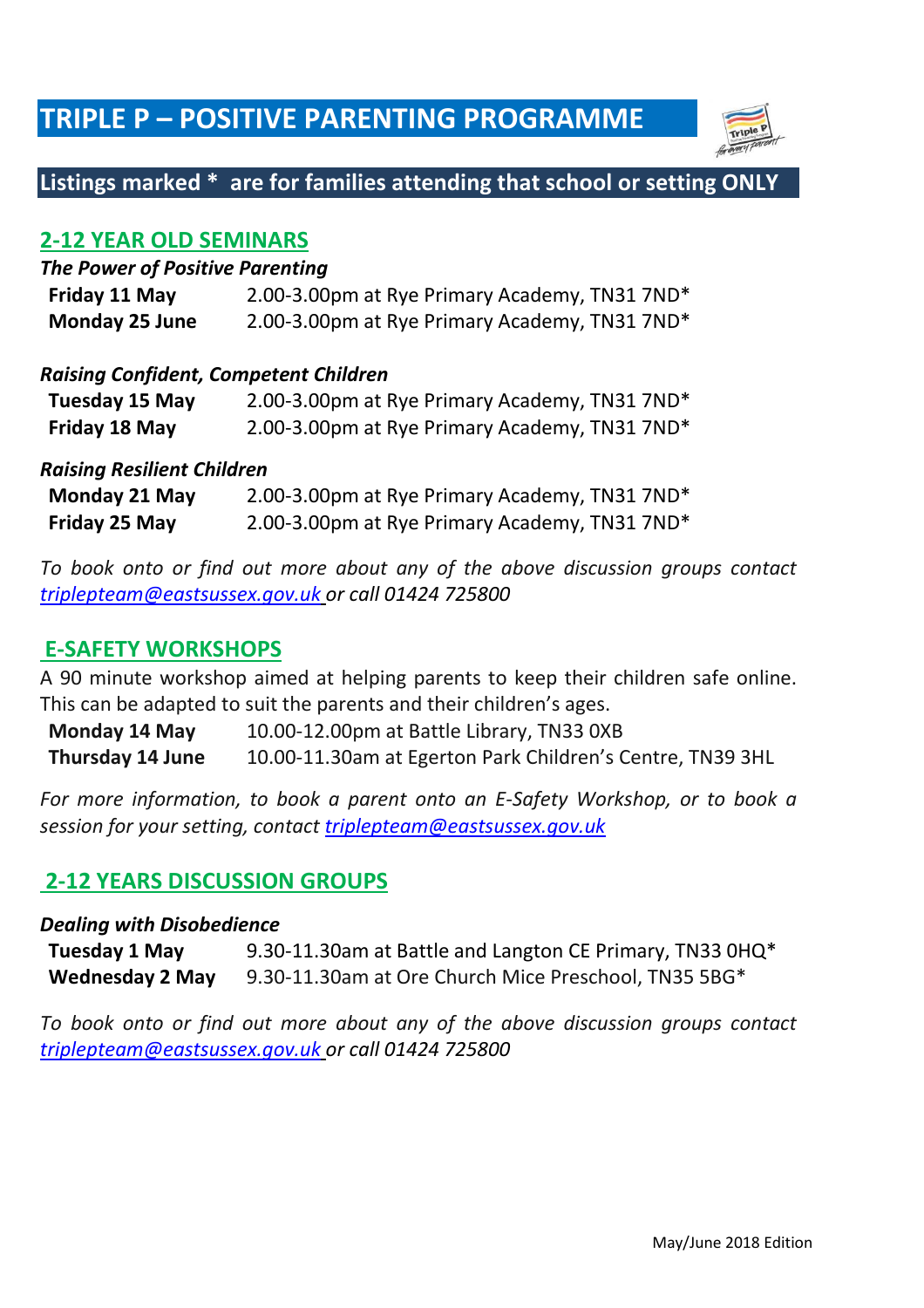#### **TEEN DISCUSSION GROUPS**

#### *Reducing Family Conflict*

**Thursday 7 June** 6.00-8.00pm at Bexhill Academy, TN39 4BY

#### *Coping with Teenagers' Emotions*

| Wednesday 2 May         | 6.00-8.00pm at Robertsbridge Community College, TN32 5EA |
|-------------------------|----------------------------------------------------------|
| <b>Thursday 14 June</b> | 6.00-8.00pm at Bexhill Academy, TN39 4BY                 |

#### *Getting Teenagers to Cooperate*

| <b>Wednesday 9 May</b>  | 6.00-8.00pm at Robertsbridge Community College, TN32 5EA |
|-------------------------|----------------------------------------------------------|
| <b>Thursday 21 June</b> | 6.00-8.00pm at Bexhill Academy, TN39 4BY                 |

#### *Building Teens' Survival Skills*

|                         | Wednesday 16 May 6.00-8.00pm at Robertsbridge Community College, TN32 5EA |
|-------------------------|---------------------------------------------------------------------------|
| <b>Thursday 28 June</b> | 6.00-8.00pm at Bexhill Academy, TN39 4BY                                  |

*To book onto or find out more about any of the above discussion groups contact triplepteam@eastsussex.gov.uk or call 01424 725800*

**2-12 YEAR OLD GROUP- 5 week group session click here for further info Starts Wednesday 2 May** 10am-12pm at The Pelham, Bexhill, TN40 2DD *Contact triplepteam@eastsussex.gov.uk*

#### **TEEN GROUP- 5 week group session click here for further info**

**Starts Wednesday 16 May** 6.30-8.30pm at Hastings Town Children's Centre, TN34 1RT

*Contact Catrina.Lafferty@eastsussex.gov.uk* 

#### **SCHOOLS AND NURSERIES OFFERING TRIPLE P SUPPORT**

#### **The Parenting Team is working with the following settings to offer parenting support. To find out more please speak to the setting or the contact listed below:**

- Bexhill Academy, *contact Sue.Antell@eastsussex.gov.uk*
- Hastings Academy, *contact office@educationfuturestrust.org*
- Dudley Infant Academy, Hastings, *contact office@educationfuturestrust.org*
- West St Leonards Primary Academy, *contact office@educationfuturestrust.org*
- St Leonards C.E. Primary School, *contact office@educationfuturestrust.org*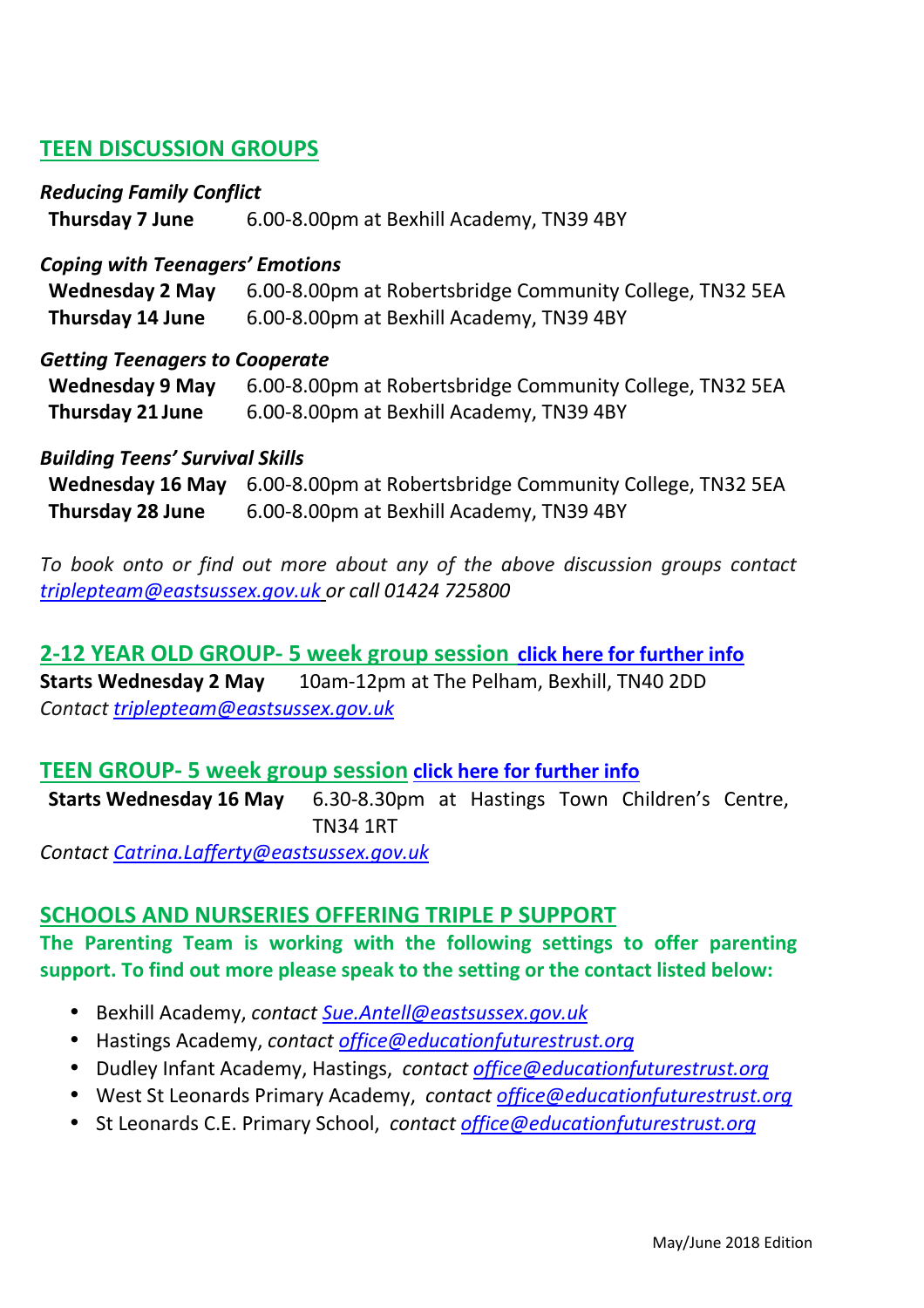For the settings below please contact *triplepteam@eastsussex.gov.uk*

- King Offa Primary Academy and Nursery, Bexhill \*
- All Saints C.E. Primary, Bexhill \*
- Castledown School, Hastings \*
- Sandown School, Hastings \*
- Churchwood Primary Academy, St Leonards \*
- Rye Community Primary School, Rye \*
- Battle & Langton C.E. Primary School, Battle \*
- St Pauls C.E Primary Academy, St Leonards \*
- Hollington Primary Academy, St Leonards \*
- Glenleigh Park Primary Academy, Bexhill \*
- Chantry Community Primary School, Bexhill \*
- Pebsham Primary Academy, Bexhill\*
- Amberley Nursery, Bexhill \*
- Christ Church C of E Primary School, St Leonards \*
- Battle Abbey Nursery, Bexhill \*
- Catsfield C of E Primary, Battle \*
- Ore Village Primary Academy, Hastings \*
- Ark William Parker Academy

# **REFLECTIVE PRACTICE for practitioners**

Over the next 12 months we will be running topic based **reflective workshops** around parenting. This will be an opportunity to reflect on how we work with parents, as well as a chance to share good practice and perhaps take away some new ideas and ways of working.

The next topics will be :

#### **Supporting Parenting: Substance Misuse**

Led by Scott Brunton on 30 May 10am-12pm at Archery Youth Centre, Eastbourne

#### **Group Dynamics**

Led by Scott Brunton on 28 June 1pm-3pm at Hollington Youth Centre, Hastings

Places will be allocated on a first come, first served basis. If you are interested in attending contact Scott Brunton on 07701 022224 or email scott.brunton@eastsussex.gov.uk